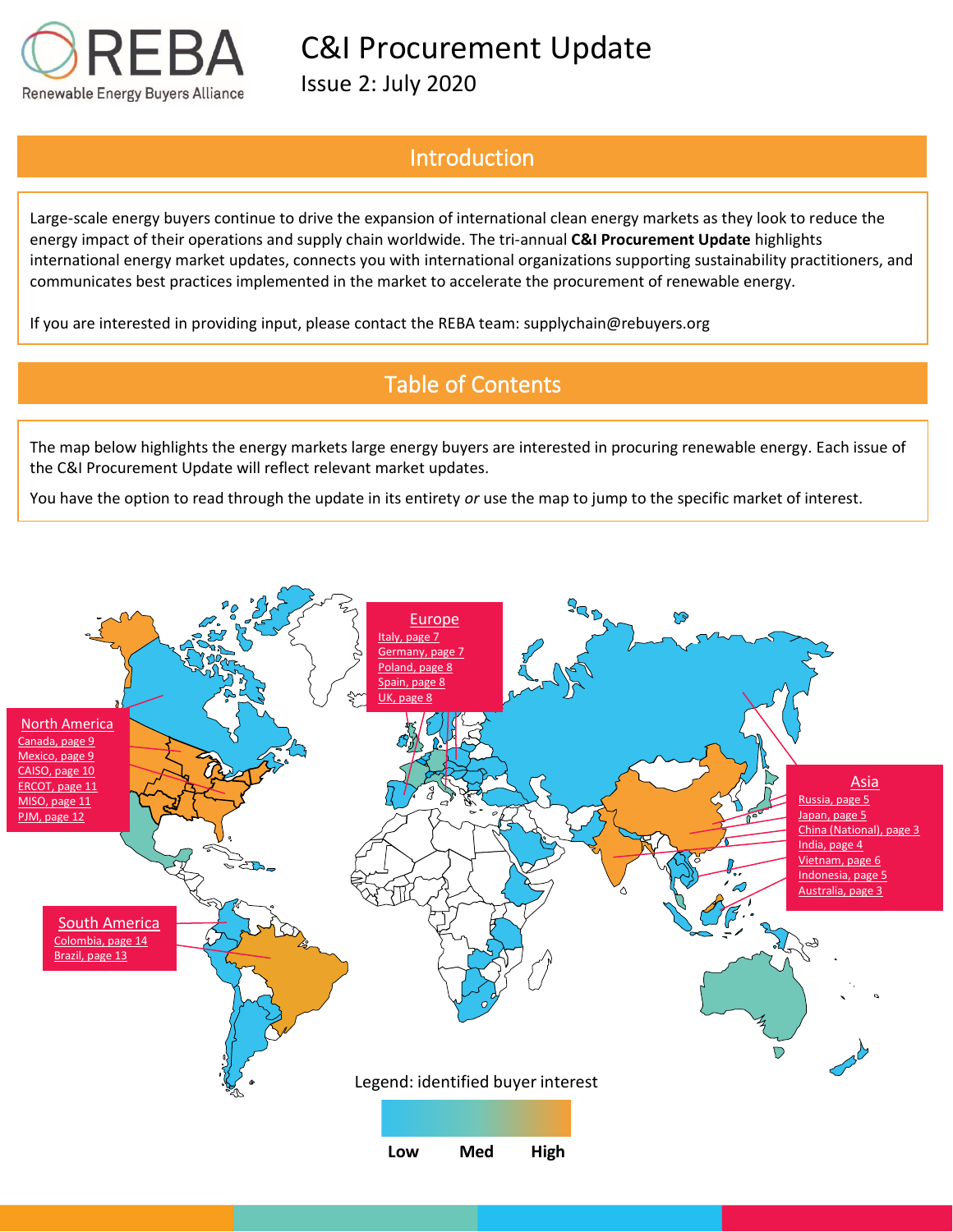

## Advanced news: all buyer companies can connect with peers worldwide

### **The International Connection Platform has launched – be among the first to register**

The International Connection Platform (the Platform) has been built to enable connections and relationships among buyers and NGOs to accelerate sustainable energy goals in any energy market worldwide.

Through the Platform, you can see who else has interest and experience in specific energy markets, create company profiles, and connect with others working in markets of interest.

The Platform is free to any energy buyer and NGO acting to accelerate corporate procurement of renewable energy. To register and use the Platform yourself, visit: https://rebuyers.org/international-connection-platform/



We would like to thank the We Mean Business Coalition for investing in this unique connection tool and the many partners and members that have been involved in feedback and development of the Platform.

#### **Introducing Worldwide Wednesdays- a new international connection discussion series**

REBA is also launching Worldwide Wednesdays, a monthly virtual discussion series to share the latest developments and opportunities in renewable energy procurement in international markets of interest. Sessions will be co-hosted by energy buyers and NGOs with interest or experience in specific global energy markets. If your organization is interested in co-leading a session, please contact [supplychain@rebuyers.org.](mailto:supplychain@rebuyers.org)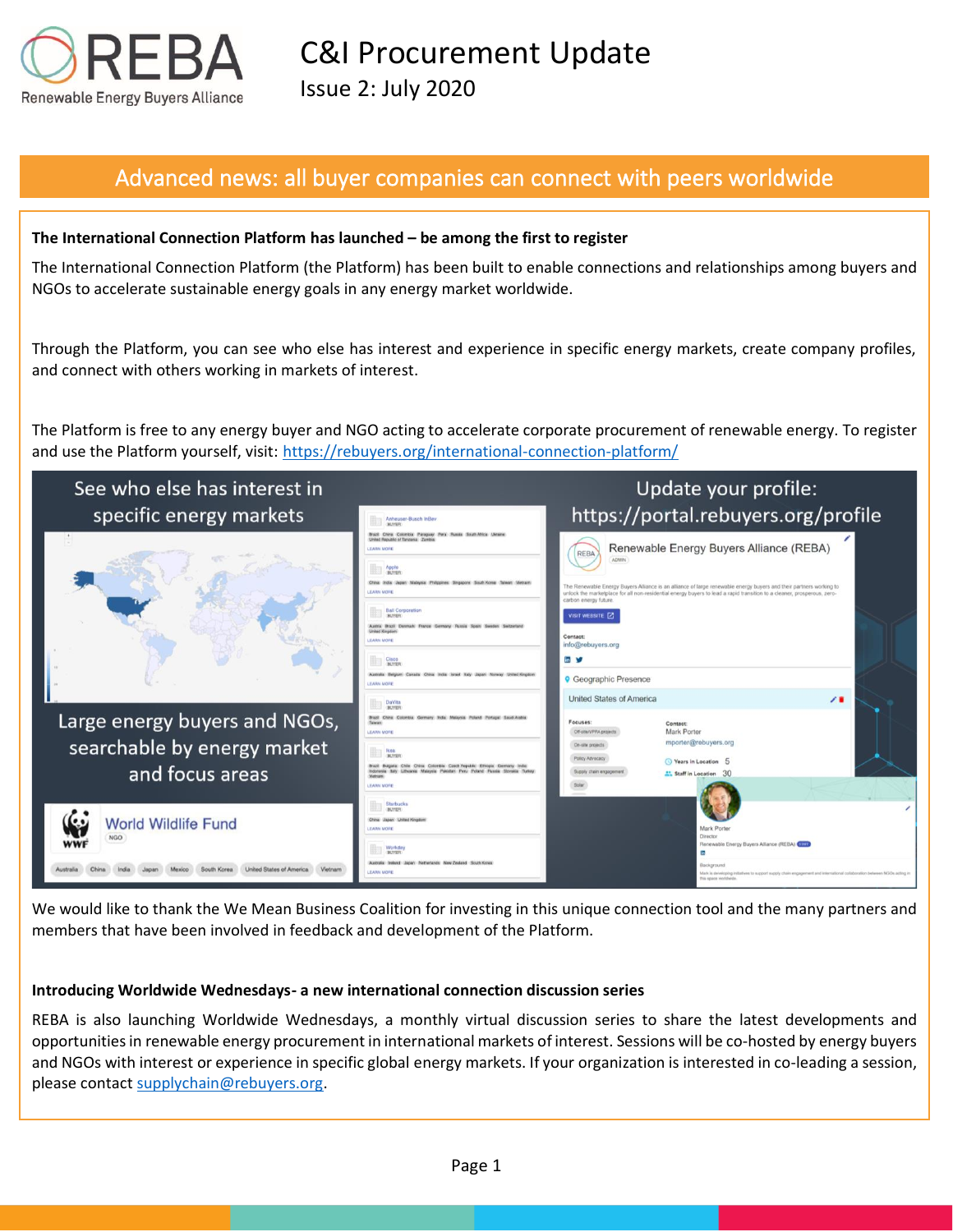

Issue 2: July 2020

# Future Updates

The C&I Procurement Update is meant to supplement existing information and research on international markets for largescale energy buyers and should not be seen as a comprehensive product covering all aspects of an energy market.

REBA and its peer NGOs welcome feedback on the content and will endeavor to expand market coverage and contributors pending interest from intended stakeholders.

To provide direct feedback, please contact the REBA team: supplychain@rebuyers.org

## Contributor Acknowledgements

The Renewable Energy Buyers Alliance (REBA) is proud to collaborate on the C&I Procurement Update with 13 peer NGOs and five service providers to support large-scale energy buyers' journeys towards emissions reductions through the implementation of renewable energy and to accelerate the transition to a zero-carbon energy system.

The following collaborators supported the development of this C&I Procurement Update issue based on areas of interest and activity as identified by corporate buyers. Please note, not all NGOs active in the energy sector were able to contribute.

| <b>Contributors: NGOs</b>                                                                                                                                                                                                                                                                                                                                                                                                                                                                                                                                                                                                                                             | <b>Contributors: For profits</b>                                                                                                                 |
|-----------------------------------------------------------------------------------------------------------------------------------------------------------------------------------------------------------------------------------------------------------------------------------------------------------------------------------------------------------------------------------------------------------------------------------------------------------------------------------------------------------------------------------------------------------------------------------------------------------------------------------------------------------------------|--------------------------------------------------------------------------------------------------------------------------------------------------|
| <b>BRC</b> Australia<br><b>BRC Canada</b><br><b>BRC China</b><br><b>CDP</b><br><b>Clean Energy Investment Accelerator</b><br><b>EKOenergy ecolabel</b><br>Forum for the Future<br><b>Polish Wind Energy Association</b><br><b>RE100</b><br><b>Renewable Energy Institute</b><br><b>RE-Source</b><br><b>Rocky Mountain Institute</b><br><b>Solar Trade Association</b><br><b>World Business Council for Sustainable Development</b><br>REBA extends sincere gratitude to the NGOs that<br>contributed and a special thanks to The We Mean Business<br>coalition for supporting greater collaboration among the<br>NGO group and the International Connection Platform. | EY<br><b>Edison Energy</b><br><b>Ernst &amp; Young</b><br><b>LevelTen Energy</b><br><b>CustomerFirst Renewables</b><br><b>Schneider Electric</b> |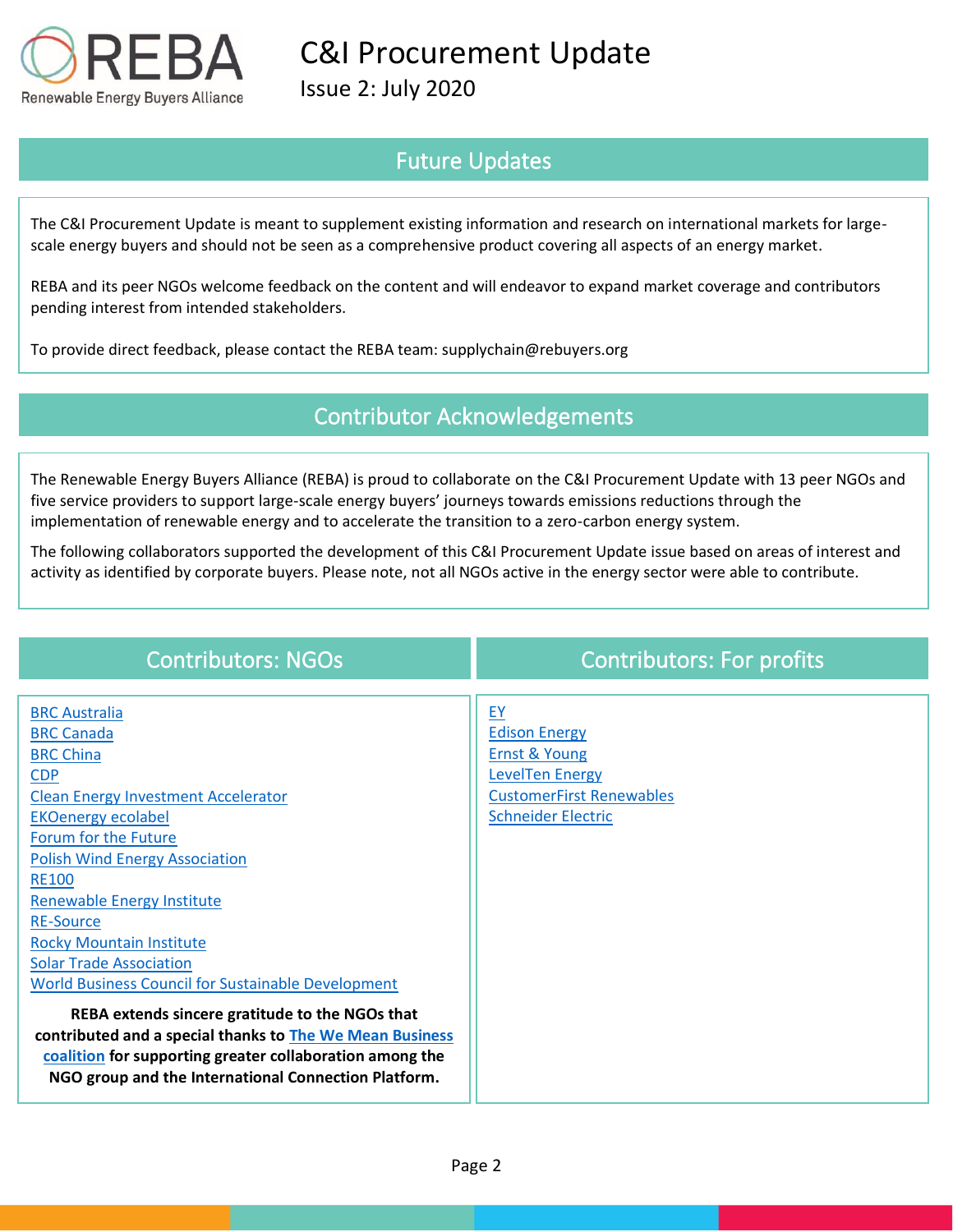Issue 2: July 2020

## <span id="page-3-0"></span>Asia

Renewable Energy Buyers Alliance

### <span id="page-3-2"></span>Australia **Previous issues with content:** [1](https://reba2019dev.wpengine.com/wp-content/uploads/2020/02/REBA-CI-Procurement-Update_Feb-2020-1.pdf)

### **With thanks to BRC Australia**

Following the expiration of the National Renewable Energy Target scheme, corporate PPAs are now likely to be the major driver of new renewable energy capacity in Australia, where a significant pipeline of deals are in development. However, the business case for many transactions – built on cost savings – has weakened and we expect a market contraction while wholesale prices recover post-COVID-19 pandemic.

Sustainability motivations continue to hold up the market, as seen through 10 corporate PPAs signed by major corporates in 2020. These include Aldi supermarkets, Amazon, Shell, Transurban (tollway operator) and a range of local councils, and take the number of organizations that have signed corporate PPAs in the past three years to 80.

The Australian market has recently seen growth in retail PPAs, wherein an energy retailer holds the agreement with a renewable energy project and sells to the buyer. The retail PPA model has supported the expansion of the market to include mid-sized buyers such as local governments, universities, and smaller industrials. In the past 12 months a range of models have emerged, for example: fixed-price models wherein the retailer provides a fixed price for periods when there is a mis-match between load and generation, and wholesale pricing models wherein the buyer has exposure to spot prices. [Business Renewables Centre-Australia has published a guide](https://www.linkedin.com/feed/update/urn:li:activity:6678845276205277184/) for parties interested in understanding how retail PPAs work and the developments in the Australian market.

| Author       | <b>Chris Briggs</b>              |
|--------------|----------------------------------|
| Organization | <b>BRC Australia</b>             |
| Email        | chrisb@businessrenewables.org.au |

<span id="page-3-1"></span>China (National) **Previous issues with content:** [1](https://reba2019dev.wpengine.com/wp-content/uploads/2020/02/REBA-CI-Procurement-Update_Feb-2020-1.pdf)

### **With thanks to Rocky Mountain Institute**

May 2020 saw the release of the "Guidelines for Establishing and Improving Long-term Mechanisms to Promote Clean Energy Consumption" (referred to as "the Mechanisms Draft" in this update) which promoted local sources as one of the major ways to boost consumption. Local consumption pilots have been seen in Sichuan with hydropower, and Jilin province with wind, where corporates with large loads receive access to favorable power prices. Should this model expand, corporates could leverage discounted electricity tariffs while making material impact by consuming the otherwise-curtailed-renewable power in resource-rich regions. The Mechanisms Draft also established a more stringent accounting system of Green Electricity Certificate (GEC) and renewable electricity consumption, pointing to a trend towards establishing a credible and connected information system which might provide more open-source data and ease double counting concerns for corporate environmental attributes offtakers, and stating the RPS and GEC market shall be enforced and act in coordination with evolving spot markets.

Starting in 2021, solar projects and onshore wind projects will not receive national subsidies, though some provincial and municipal subsidies might remain. The first subsidy-free projects are expected to come online soon and once legislation changes to allow the issuance of GECs from subsidy-free projects, with a stronger GEC system as mentioned above, could provide genuine options for corporates in China. Buyers are suggested to follow the development status of subsidy-free projects with provincial energy administrations.

The "2019 National Monitoring Report on Renewable Power Development" also released in May provides the renewable utilization and consumption of the previous year. Specific provincial commentary includes:

• **Guangdong, Shanghai** – Guangdong and Shanghai stood out with renewable energy (with hydro included) accounting for 30% of their local energy consumption. Much of this progress is due to the imported hydro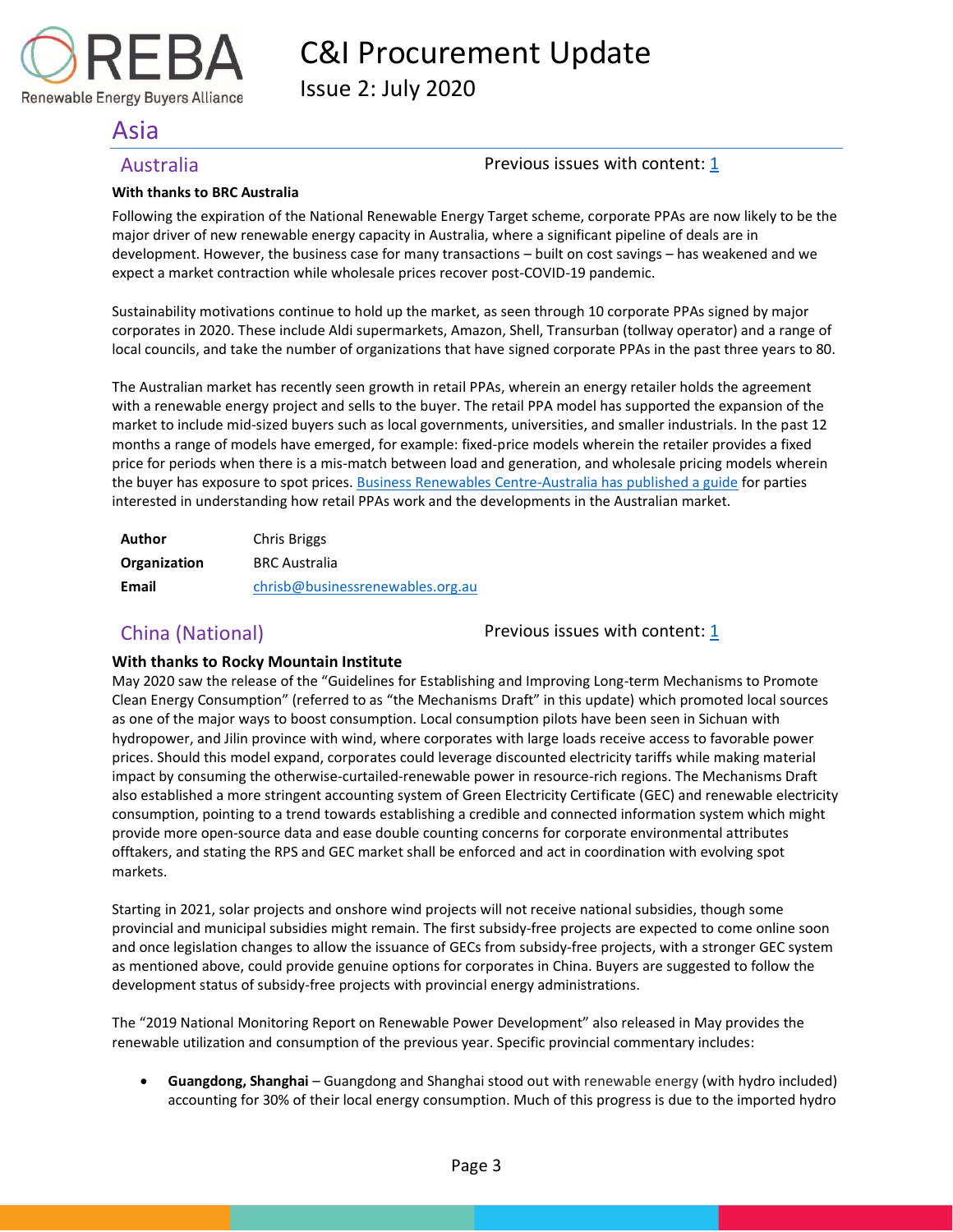

## Issue 2: July 2020

power from the southwest. Guangdong is the most advanced province on power market liberalization and Shanghai has continued to broaden the base of power users eligible to participate in the market. BRC believes that as the market liberalizes, more corporate buyers could access renewable power.

- **Beijing**  Opportunity exists to coordinate with the Tianjin and Hebei grids for joint-consumption (the Jing-Jin-Ji region) to boost renewable energy consumption. A Jing-Jin-Ji regional renewable energy market has already been formed with an intent to allow buyers to purchase renewable energy across provincial boundaries; however, actual regional transactions have not occurred. Given pressure to further boost renewable energy consumption from the Mechanisms Draft, corporate buyers in this region could actively contact their local NEA, explore regional renewable energy DPP opportunities with renewable energy developers, and/or leverage renewable energy DPP experience held by local retail companies.
- **Hubei, Hunan**  Previously, both provinces had a relatively large 2020 RPS target deficit. While a new RPS policy reduced both provinces' RPS targets, long-term pressure is expected as RPS targets rise over time and neither province wants to be seen with negative renewable energy growth. Therefore, we expect a push towards intra-provincial renewable energy consumption in 2021 as a compensation strategy. For corporate buyers, renewable energy DPP transactions are allowed in these two provinces. Though developers still lack incentive to transact because power is fully procured by the grid, the increasing provincial pressure could bring about change.

Extract from a BRC China-member Policy Update.

| <b>Author</b> | Cheng Zhang and Jiayin Song |
|---------------|-----------------------------|
| Organization  | Rocky Mountain Institute    |
| Email         | czhang@rmi.org              |

<span id="page-4-0"></span>India Previous issues with content: [1](https://reba2019dev.wpengine.com/wp-content/uploads/2020/02/REBA-CI-Procurement-Update_Feb-2020-1.pdf)

### **With thanks to Forum for the Future**

India's Power System Operation Corporation (POSOCO) reported that daily power consumption fell 26% in the first 10 days of COVID-19 lockdown, reducing power prices in certain states and forcing the Ministry of New and Renewable Energy to assign a "must-run" status to renewable energy generation systems and make assurances that that the payments will be made on time irrespective of the costs. Despite this status, states including Punjab and Uttar Pradesh have stated that they are unable to procure renewable energy. Madhya Pradesh and Andhra Pradesh have mentioned their inability to pay the generators as they are unable to collect dues from the consumers. The changes in market due to COVID-19 are placing additional financial pressure on already ailing distribution companies ("discoms") and it is expected that project owners could see cash flow issues due to delayed payments from the discoms.

Different COVID-impact mitigation measures have been introduced at a state level, including: Andhra Pradesh, Karnataka and Tamil Nadu permitting rollover of banked electricity from open access generation systems and rooftop solar installations which are either under captive or contracted systems; Chhattisgarh, Goa, West Bengal and Union Territories reducing late payment surcharges for its discoms to 0.75%; and Punjab deciding to lower renewable purchase obligations in terms of units procured, for a few months.

The renewable energy sector has not come to a complete halt, as some states are still floating tenders for renewable projects, including Mizoram, Gujarat and Chhattisgarh. Loans are being approved for rural electrification infrastructure in Maharashtra and mini-grids have been considered essential services in remote areas, meaning that they can be maintained throughout lockdown conditions.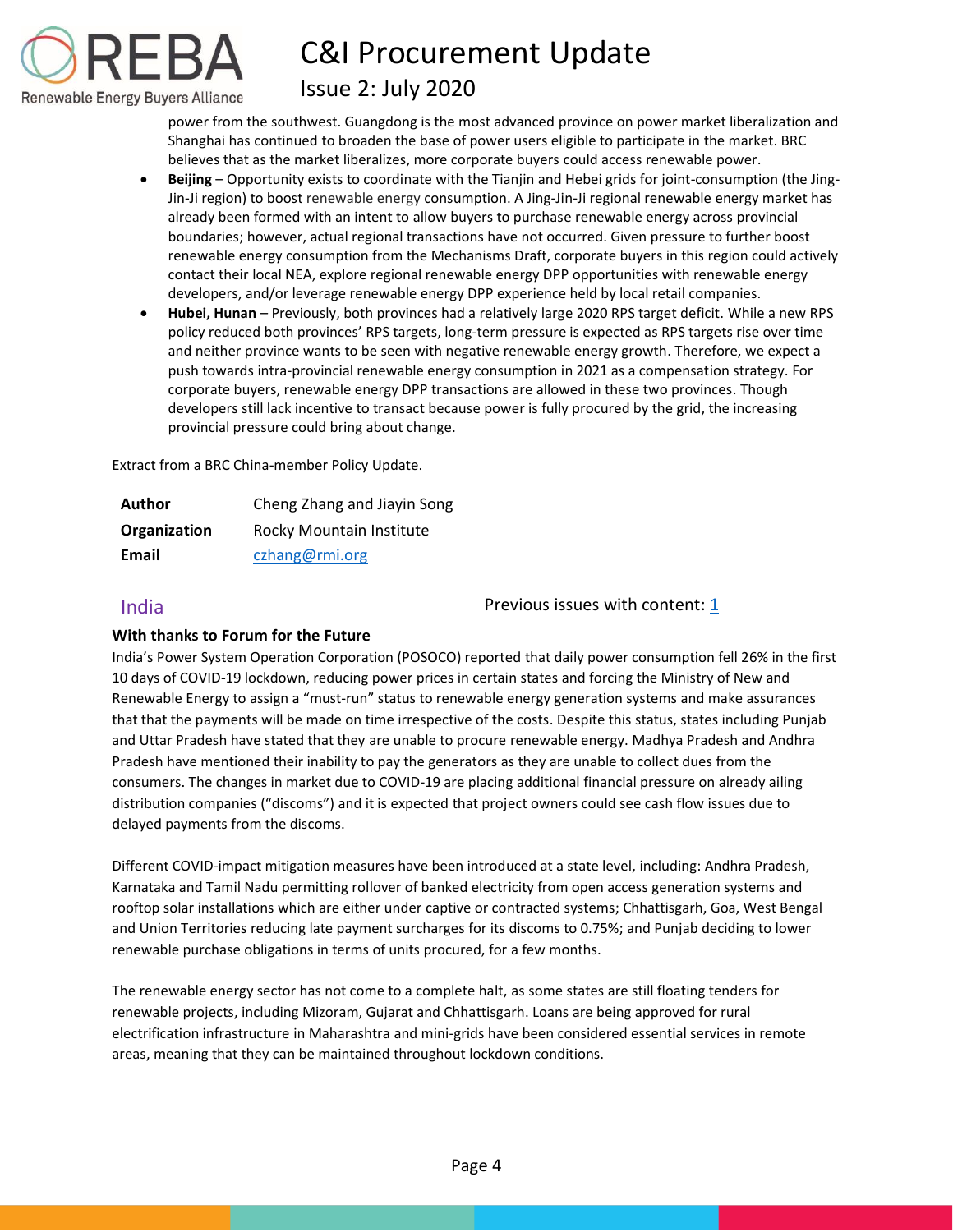

# Issue 2: July 2020

For more information and developments regarding the impacts of the global pandemic and measures taken to mitigate them, [see Mercom](https://mercomindia.com/mercom-coronavirus-live-updates-clean-energy-india/) India's live page and [Bridge to India's webinars](https://bridgetoindia.com/webinars/).

| <b>Author</b> | Saksham Nijhawan             |
|---------------|------------------------------|
| Organization  | Forum for the Future         |
| Email         | s.nijhawan@forumforthefuture |

<span id="page-5-2"></span>Indonesia **Indonesia** Previous issues with content: [1](https://reba2019dev.wpengine.com/wp-content/uploads/2020/02/REBA-CI-Procurement-Update_Feb-2020-1.pdf)

### **With thanks to Clean Energy Investment Accelerator (CEIA)**

Following extensive work ongoing behind the scenes with a plethora of stakeholders, corporates are invited to emai[l info@cleanenergyinvest.org](mailto:info@cleanenergyinvest.org) to receive a digital copy of a Renewable Energy Corporate Procurement Guidebook for Indonesia in the coming months. The guidebook will provide international and local companies with an in-depth description of the key renewable energy purchasing options and policies in Indonesia, and seeks to help companies explore and navigate existing procurement opportunities in the country.

| Author       | <b>Bethany Speer</b>                       |
|--------------|--------------------------------------------|
| Organization | Clean Energy Investment Accelerator (CEIA) |
| Email        | Bethany.Speer@nrel.gov                     |

<span id="page-5-1"></span>Japan  $\Box$  and  $\Box$  are  $\Box$  are  $\Box$  Previous issues with content:  $\Box$ 

### **With thanks to Renewable Energy Institute (REI)**

The Japanese government is introducing new laws and rules for increasing available procurement options:

- 1. From April 2020 environmental attributes of all renewable electricity distributed through the grid network, including large scale hydro, are registered in the accounts of JEPX (Japan Electric Power eXchange), providing environmental attributes from generators with or without Feed-In-Tariff (FIT) subsidies. The registered environmental attributes are tradable as "Non-Fossil Certificates" (NFCs) between generators and electricity retailers through bilateral contracts or JEPX-auctions, where the NFC price is currently at JPY1.3/kWh and expected to reduce over the next couple of years. All green products will include NFCs. Energy users cannot purchase unbundled NFCs.
- 2. The Japanese FIT system will change in April 2022 and help grow the number of corporate renewable electricity PPAs. New solar and wind projects, excluding small-scale solar less than 50kW, will be eligible to receive a market-based Feed-In-Premium (FIP) and retain environmental attributes instead of a FIT at fixed subsidies. In several countries in Europe, the number of corporate PPAs has been increasing as the subsidy system changed from FIT to FIP, providing more renewable electricity to corporate buyers.

| Author       | Masaya Ishida              |
|--------------|----------------------------|
| Organization | Renewable Energy Institute |
| Email        | m.ishida@renewable-ei.org  |

<span id="page-5-0"></span>Russia **Previous issues with content:** [1](https://reba2019dev.wpengine.com/wp-content/uploads/2020/02/REBA-CI-Procurement-Update_Feb-2020-1.pdf)

### **With thanks to EKOenergy ecolabel**

Following supply agreements with AB InBev, [Unilever and Fortum](https://www.fortum.com/about-us/blog-podcast/forthedoers-blog/fortum-catches-wind-russia) for renewable energy in Russia, the International REC standard [announced I-REC issuance in Russia](https://www.irecstandard.org/news/the-international-rec-standard-foundation-board-authorizes-issuers-in-russia-and-thailand) and Thailand. This long-awaited development is a huge step forwards for energy consumers looking for opportunities to contribute to the energy transition in Russia.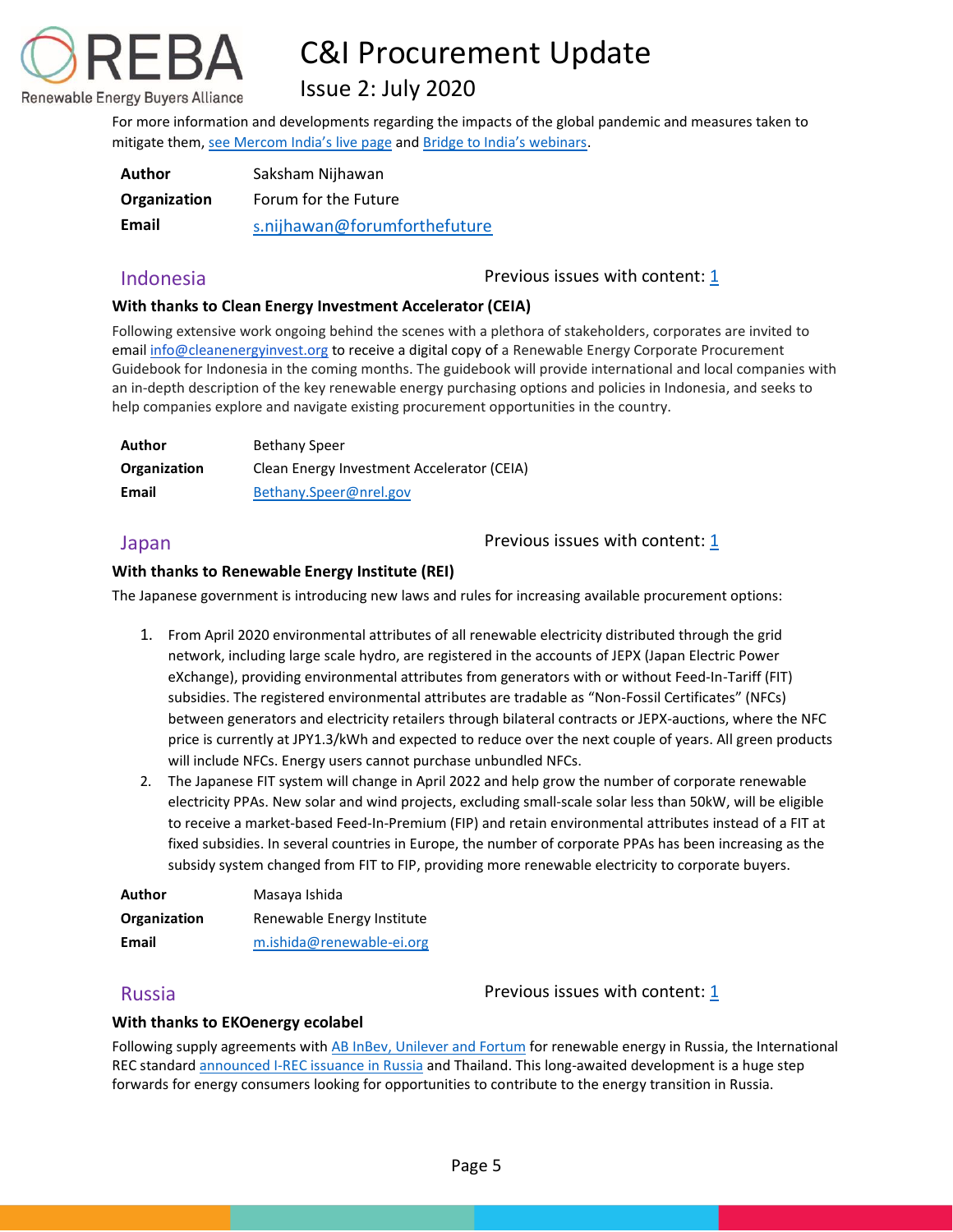

## Issue 2: July 2020

The issuance of I-RECs in Russia will enable renewable energy trade and consumption aligned with international standards and reporting initiatives, offer a tool to prove the use of 100% renewable energy, and help companies to display their commitment in Russia.

See [EKOenergy's complete blog post](https://www.ekoenergy.org/i-recs-for-renewable-electricity-tracking-in-russia/) on this development in Russia (also available in Russian).

| <b>Authors</b> | Kristi Gosh, Merve Güngör |
|----------------|---------------------------|
| Organization   | EKOenergy ecolabel        |
| Email          | info@ekoenergy.org        |

### <span id="page-6-1"></span>Vietnam Previous issues with content: [1](https://reba2019dev.wpengine.com/wp-content/uploads/2020/02/REBA-CI-Procurement-Update_Feb-2020-1.pdf)

### **With thanks to Clean Energy Investment Accelerator (CEIA)**

The Vietnam market continues to see progress in terms of improvements to its enabling environment. In April 2020, a new solar regulation was finalized after multiple drafts over the last year. Key outcomes include:

- An extension and update to the feed-in tariff payment for both buy-all-sell-all projects as well as net billing projects for rooftop, floating solar, and ground-mounted systems. Rooftop systems that reach commercial operation by December 31, 2020 will be eligible for a 20-year power purchase agreement at USD \$0.0838/kWh.
- Clarity around the ability to use third-party onsite PPAs which should be catalytic for Vietnam's rooftop solar market. Previously, operating leases had been utilized with some legal ambiguity.

As a result of the April 2020 regulation, Vietnam is adding an average of 55MWp of new rooftop solar projects a month, putting the country on track to reach approximately 1,000MW of installed rooftop solar capacity by yearend, and importantly developing a strong renewable energy ecosystem that corporate buyers can tap.

The Vietnam government is also making important headway with piloting a regulatory mechanism to facilitate offsite PPAs. This regulation, referred to locally as the "Direct Power Purchase Agreement" pilot program is a financial PPA structure to enable industrial energy users to procure renewables directly from private solar and wind power producers through a contract for differences arrangement.

Following extensive work ongoing behind the scenes with a plethora of stakeholders, corporates are invited to emai[l info@cleanenergyinvest.org](mailto:info@cleanenergyinvest.org) to receive a digital copy of a Renewable Energy Corporate Procurement Guidebook for Vietnam in the coming months. The guidebook will provide international and local companies with an in-depth description of the key renewable energy purchasing options and policies in Vietnam, and seeks to help companies explore and navigate existing procurement opportunities in the country.

Additionally, CEIA has developed a Vietnam-focused[, rooftop solar procurement toolkit,](https://nam10.safelinks.protection.outlook.com/?url=https%3A%2F%2Fwww.cleanenergyinvest.org%2Fvietnam-resources&data=02%7C01%7Ckkerr%40rebuyers.org%7C4059898602624839394708d812e3d52b%7C85e98bb78ec64977a794ffb1ede0f3df%7C1%7C0%7C637280117039895414&sdata=QqLKaGxr5APZ7L7k3VHzaJgG5dkzbt6ifctpExxJ5jo%3D&reserved=0) which includes Request for Proposal templates, proposal evaluation guidelines, score sheets, and proposal evaluation data summaries for both third-party PPAs and turnkey purchases. Feedback on the documents can be provided to CEIA.

<span id="page-6-0"></span>

| Author       | <b>Bethany Speer</b>                |
|--------------|-------------------------------------|
| Organization | Clean Energy Investment Accelerator |
| Email        | Bethany.Speer@nrel.gov              |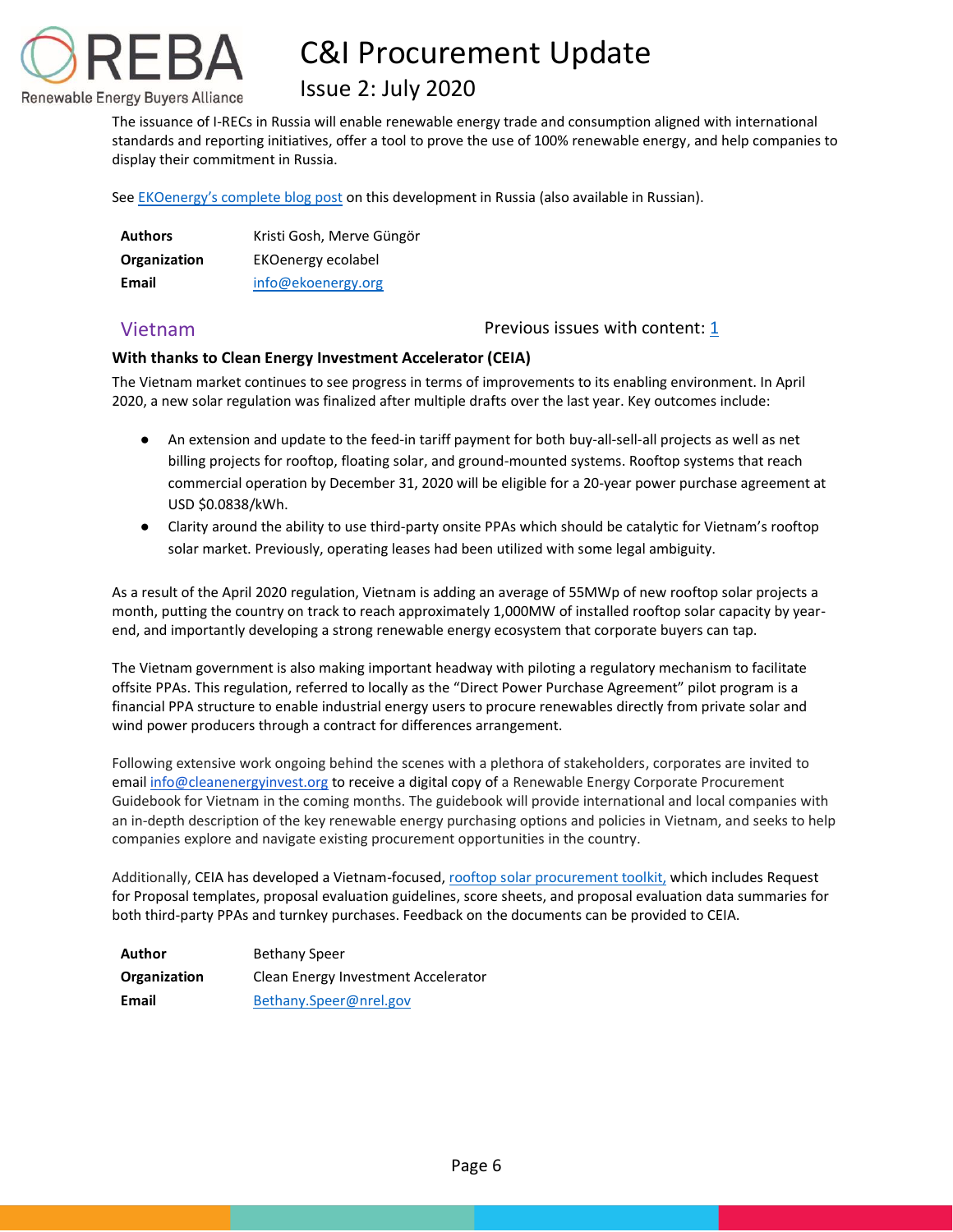Issue 2: July 2020

## Europe

Renewable Energy Buyers Alliance

<span id="page-7-1"></span>Germany Germany **Previous** issues with content: -

#### **With thanks to RE-Source**

Corporate PPAs have not been widely used in Germany due to the historically attractive support scheme available to renewable generators; however, due to the expiry of the EEG feed-in tariffs for old plants from 2021 onwards and the country's target of generating 65% of its electricity from renewable sources by 2030, corporate PPAs are expected to be an important contributor to the country's energy transition. However, the COVID-19 pandemic is jeopardizing deadlines for new solar and wind plants due to the disruption of supply chains and a lack of installation workers. To address this, the German government announced it will grant extensions to construction deadlines for onshore wind plants, while solar PV plants may request the remuneration confirmation before the commissioning of the plant – if the plant is registered in the market data registry – and avoid FIT award expiry. Extension of projects' deadlines under Germany's tender scheme is also being debated as the usual 24-month connection window may be too short.

The construction situation is more relaxed for subsidy-free PPA projects. If a project is delayed, the developers and buyers can re-negotiate the contract, although this is not expected given current low electricity prices.

| Author       | Mercè Labordena                  |
|--------------|----------------------------------|
| Organization | RE-Source                        |
| Email        | m.labordena@solarpowereurope.org |

<span id="page-7-0"></span>Italy  $\Box$  Previous issues with content:  $\underline{1}$ 

### **With thanks to EY**

Interest in renewables in the Italian market is experiencing a new flourishing phase, mainly due to the grid parity that has been reached in Italy. Several new projects are in the development phase, with an increasing average size (after a phase in which incentives were pushing for projects with limited capacity).

The latest tenders arranged in Italy reached an impressive result, with some projects getting a price below the pre-COVID wholesale price, which brought a natural boost to PPAs and agreements between project developers and off-takers (mainly utilities and traders, but with some corporates). The recent drastic drop in commodity prices and wholesale power prices due to the COVID-19 pandemic has destabilized the market: new agreements are in standby mode, waiting for more clarity on short-term price projections. In the medium and long term, the market looks set to return to its flourishing state of grid parity and competitive PPAs.

| Author       | Giacomo Chiavari           |
|--------------|----------------------------|
| Organization | EY (Ernst & Young LLP)     |
| Email        | giacomo.chiavari@it.ey.com |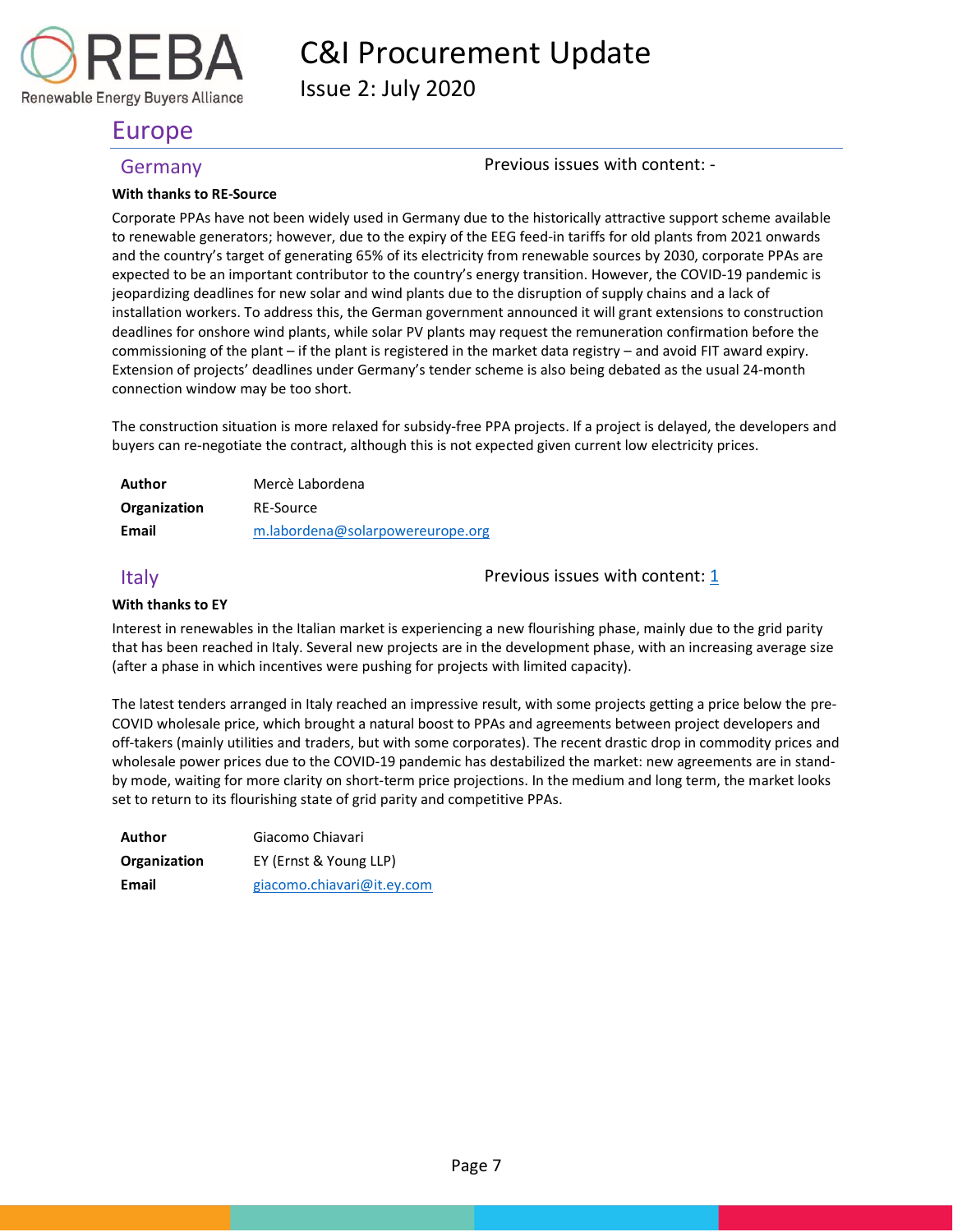

Issue 2: July 2020

### <span id="page-8-0"></span>Poland Previous issues with content: [1](https://reba2019dev.wpengine.com/wp-content/uploads/2020/02/REBA-CI-Procurement-Update_Feb-2020-1.pdf)

#### **With thanks to Polish Wind Energy Association**

Domestic and international industrial interest in corporate PPAs is rising following the five publicly announced corporate PPAs (representing buyers in the steel, brewing, automotive, and lightning industries), driven by international competitiveness concerns from the high price of Poland's coal-based energy mix. Regulatory barriers persist to limit the execution ability of interested corporates, such as no behind-the-meter connections, and a ban on building onshore wind turbines closer to housing than ten times their height; however, the COVID-19 pandemic and its economic consequences seem to bring Poland closer to taking steps necessary for energy transition and industry decarbonization.

| Author       | Irena Gajewska                 |
|--------------|--------------------------------|
| Organization | Polish Wind Energy Association |
| Email        | i.gajewska@psew.pl             |

<span id="page-8-1"></span>Spain **Previous** issues with content: [1](https://reba2019dev.wpengine.com/wp-content/uploads/2020/02/REBA-CI-Procurement-Update_Feb-2020-1.pdf)

#### **With thanks to RE-Source**

Spain continues to be the dominant destination in Europe for corporate transactions, wit[h Royal DSM signing](https://www.dsm.com/corporate/news/news-archive/2020/2020-04-21-dsm-firmly-on-course-to-achieve-75-perecent-renewable-electricity-with-largest-ppa-partnerships-to-date.html) a [59MW onshore wind transaction with EDPR](https://www.dsm.com/corporate/news/news-archive/2020/2020-04-21-dsm-firmly-on-course-to-achieve-75-perecent-renewable-electricity-with-largest-ppa-partnerships-to-date.html) in April being one of the latest, driven by a strong economic case.

Grid access remains the primary bottleneck and creates significant uncertainty during the project development process. The Spanish Ministry for the Ecologic Transition has proposed a reform of the network access capacity granting procedure in 2020 to address grid access challenges.

| Author       | Mercè Labordena                  |
|--------------|----------------------------------|
| Organization | RE-Source                        |
| Email        | m.labordena@solarpowereurope.org |

<span id="page-8-2"></span>UK Previous issues with content: [1](https://reba2019dev.wpengine.com/wp-content/uploads/2020/02/REBA-CI-Procurement-Update_Feb-2020-1.pdf)

#### **With thanks to Solar Trade Association**

As with most countries worldwide, the UK energy, renewable, and corporate PPA market has been significantly impacted by the COVID-19 pandemic. However, developers and investors have maintained their appetite for solar PV corporate PPAs, with interest levels returning to pre-pandemic levels (ground mounted project interest remained stable while rooftop project interest dropped and only recently recovered).

The UK Government recently announced a firm commitment to open Contract for Difference (CfD) auctions to onshore wind and solar after several years of blocking their involvement. While yet to be finalized, the inclusion of solar in the CfD auctions will introduce new buy-side competition and could alter corporate PPA attractiveness from the perspective of project developers.

| Author       | Gemma Stanley                  |  |
|--------------|--------------------------------|--|
| Organization | <b>Solar Trade Association</b> |  |
| Email        | gstanley@solar-trade.org.uk    |  |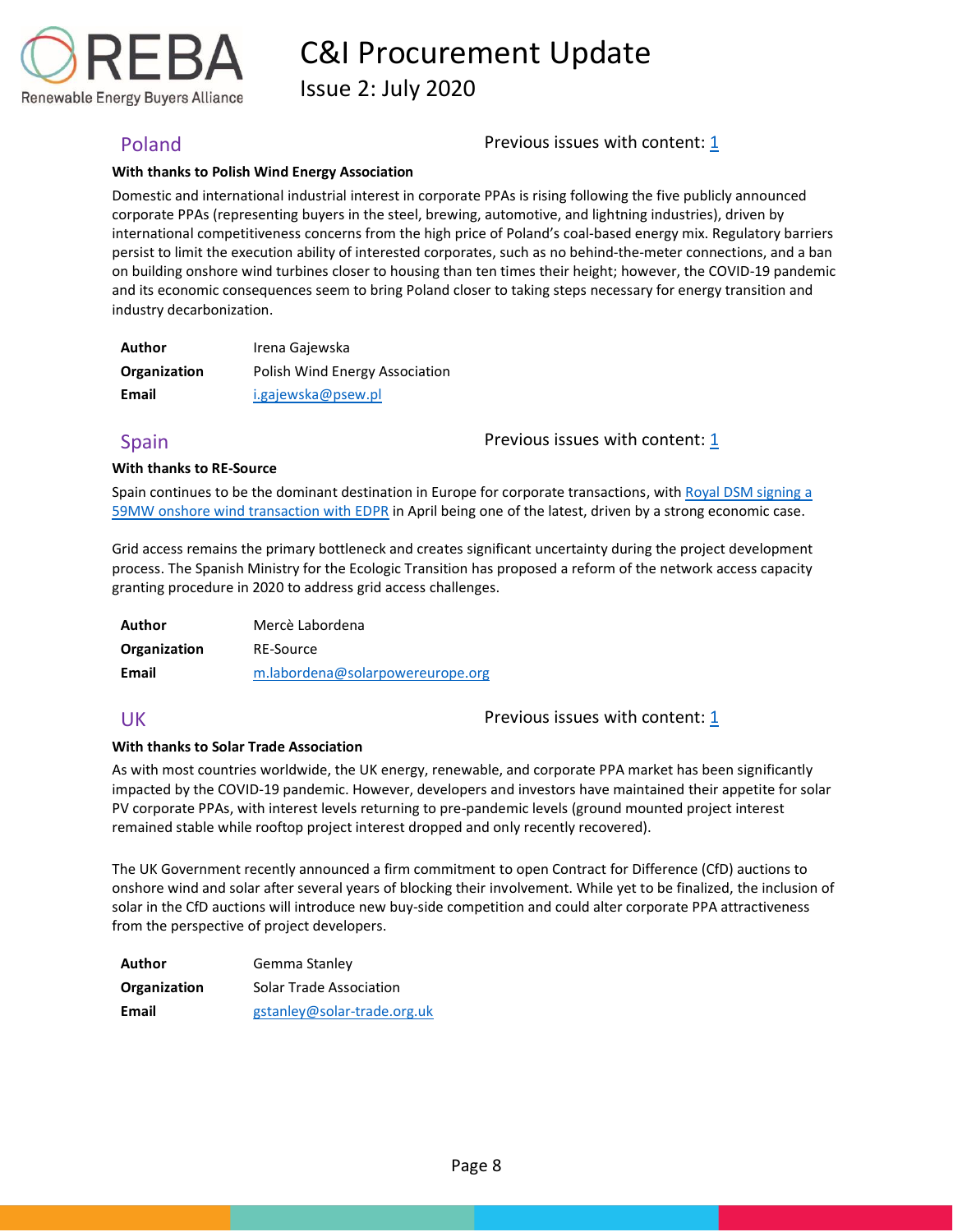

Issue 2: July 2020

# <span id="page-9-0"></span>North America

Renewable Energy Buyers Alliance

### <span id="page-9-1"></span>Canada Previous issues with content: [1](https://reba2019dev.wpengine.com/wp-content/uploads/2020/02/REBA-CI-Procurement-Update_Feb-2020-1.pdf)

#### **With thanks to BRC Canada**

Interest abounds in Canada where a growing number of companies have issued, and are planning on issuing, RFPs to procure renewable energy. Such interest follows national telecommunications company, Telus, signing their second PPA in 2019 to procure renewable wind energy from a grid-scale wind farm, with no government subsidies, after having been the first corporation in Canada to do so in 2017. The 117.6 MW Rattlesnake Ridge wind farm in Alberta is scheduled to begin generating energy in December 2021. See this link to [Telus' sustainability report.](https://www.telus.com/en/bc/about/sustainability)

TC Energy, a major North American energy company, also signed a PPA in 2019 to procure 74.25 MW of renewable energy from the 130-MW Claresholm Solar project in Southern Alberta.

And while activity centers on projects in the one deregulated energy market, Alberta, an RFI issued by the Canadian Government and the [Green Choice program of Nova Scotia](https://novascotia.ca/news/release/?id=20200226008) highlights the interest and potential market expansion across Canada to enable more market driven renewable energy choice, and many companies seek to expand procurement options to more locally meet their loads.

| Author       | Julia-Maria Becker |  |
|--------------|--------------------|--|
| Organization | <b>BRC Canada</b>  |  |
| Email        | juliab@pembina.org |  |

<span id="page-9-2"></span>Mexico Previous issues with content: -

### **With thanks to Edison Energy**

Mexico's Ministry of Energy issued an order on Friday, May 15, 2020 to maintain "Reliability, Security, Continuity and Quality, in the National Electricity System" and bypassed the review/comment processes that are in place with the National Regulation Improvement Commission (COFEMER). Hernandez Ochoa, COFEMER head, attempted to block the order on Wednesday, May 13, 2020 and resigned on May 15 after failing to stop the order. The 38-page order instructs Mexico's Centro Nacional de Control de Energia and the Energy Regulatory Commission (CRE) in many aspects of the wholesale electricity market operation that will directly and adversely affect renewable integration, interconnection, and plant dispatch. The May 15 order is seen by many to be a protectionist measure to halt the energy transition, the impacts of which may apply to existing and new contracts. Suspensions against the order have been granted, but the matter is still in dispute.

Other current topics and specific challenges faced by clean energy power buyers in Mexico include:

- 1. Changes in legacy contracts new postage stamp transmission rates have been published, the increases are between 500% - 900% (depending on interconnection voltage)
- 2. Proposed modifications to Clean Energy Certificate (CEL) issuance changes proposed by Comisión Federal de Electricidad (CFE), the state utility, to CRE, the regulator, increase regulatory uncertainty. These measures have been suspended by federal economic competition judges but a final outcome is still pending (including application of fines for CEL shortages of obligated entities)
- 3. Weakness in new renewable project development landscape attractiveness fizzled after CFE Basic Supply renewable auctions were cancelled last year, mid- and long-term contract auctions were also cancelled, slowing the pipeline of new projects
- 4. Private Auctions running into delays auctions being organized by Vitol, a Dutch energy and commodity trading company, and Bravos Energia, energy management services founded by a former director from the Ministry of Energy. Designed as an alternative to the CFE Basic Supply auctions, these private auctions are delayed due to the regulatory changes that are being put forward by CENACE, SENER, and CRE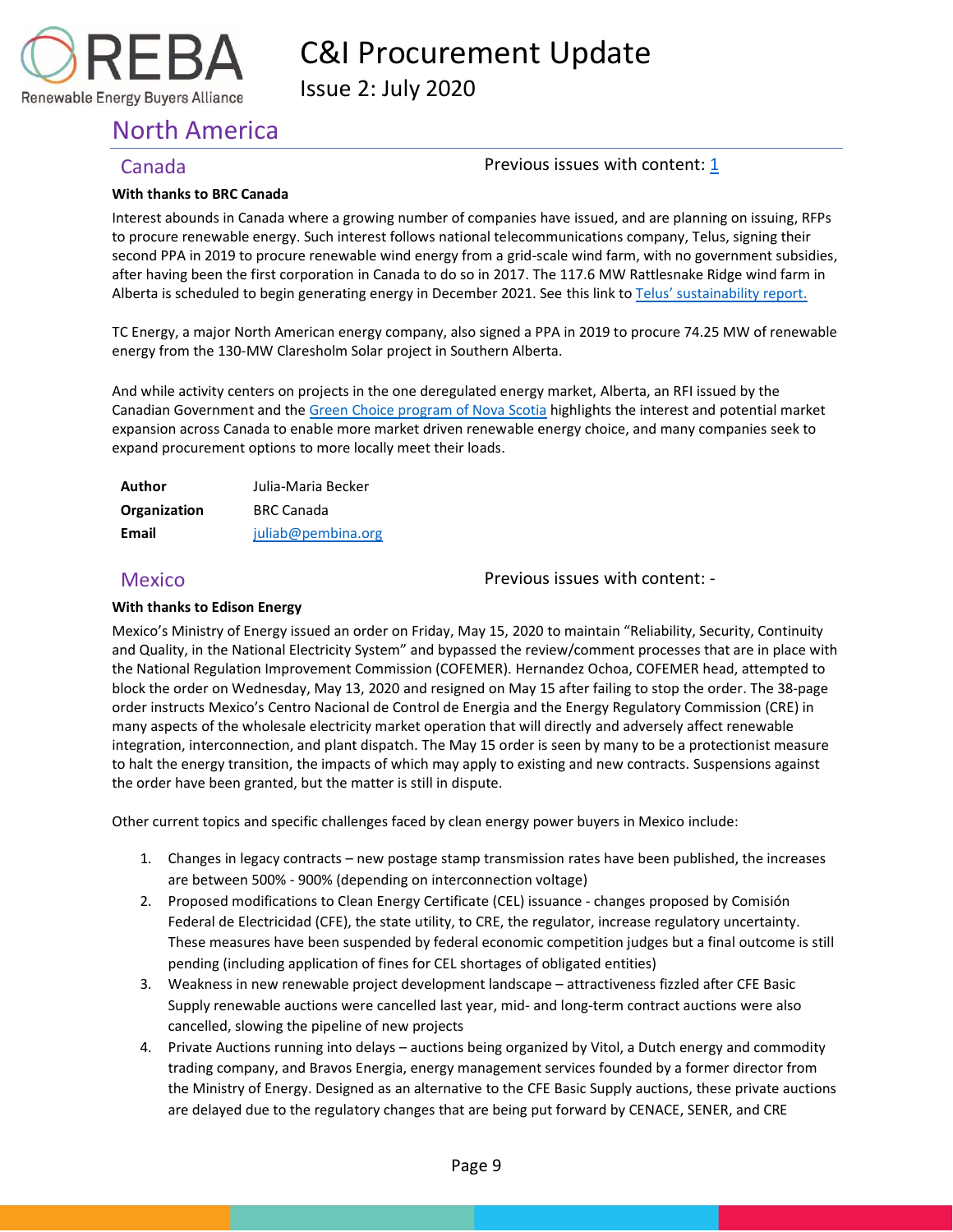

C&I Procurement Update Issue 2: July 2020

| Author       | Gilberto Garcia-Ruiz             |
|--------------|----------------------------------|
| Organization | Edison Energy                    |
| Email        | Gilberto.garcia@edisonenergy.com |

*REBA addition*: We understand that letters of representation and other action to repeal the recent legislative change are being organized by local NGO groups. Please contact us if you are interested in being connected.

<span id="page-10-0"></span>United States (CAISO) Previous issues with content: -

### **With thanks to LevelTen Energy**

CAISO has been a challenging market for corporate renewable energy procurement for many reasons. Foremost is the nature of the regulated retail electricity market, which limits companies' ability to enter into physical supply agreements with renewable energy projects or choose a supplier that will offer them a renewable energy product. While the Direct Access program does provide an opportunity to procure renewable energy for some companies, enrollment into the program is very limited and many applicants are left on the waiting list. In addition to limited retail options, the CAISO duck curve also presents a financial risk for companies considering virtual power purchase agreements, one which dissuades many potential buyers from transacting in the state.

All that said, two recent developments could increase corporate transactions in CAISO:

- 1. First, the rapid development of new storage projects in the region and decreasing capital costs associated with storage could open the door to corporate investment. Storage paired with a solar project could allow renewable energy to be sold during more hours of the day, and-- if structured correctly-- could add value to the VPPA for offtakers. Market data shows solar and solar-plus-storage projects are widely available in California, while the number of wind projects offering PPAs has diminished. Over 75% of CAISO projects on the LevelTen Marketplace are solar, with many of those offering storage solutions. The decline of wind availability in CAISO could be attributed to the sunsetting of the federal Production Tax Credit (PTC), competition from increasingly cost-competitive solar projects, and development challenges.
- 2. Secondly, on April 1, 2020, Seattle City Light and Salt River Project announced their participation in the Western Energy Imbalance Market (EIM), which has served as an avenue for utilities outside of California to participate in the CAISO wholesale electricity markets. The expansion of the EIM will allow for the further integration of renewable generation across the West and may provide new opportunities for companies in the Southwest and Pacific Northwest to source renewable energy there.

Additionally, the LevelTen Q1 2020 PPA Price Index indicated the CAISO market was the only ISO to see a drop in solar pricing over Q4 2019, and the drop was significant, with an 8.3% or \$2.0 decrease in the P25 index to \$22 per MWh. Significant wholesale market price declines in this market over the last year have perhaps put pricing pressure on developers to remain competitive.

| Author       | Maryssa Barron             |  |
|--------------|----------------------------|--|
| Organization | LevelTen Energy            |  |
| Email        | Maryssa@LevelTenEnergy.com |  |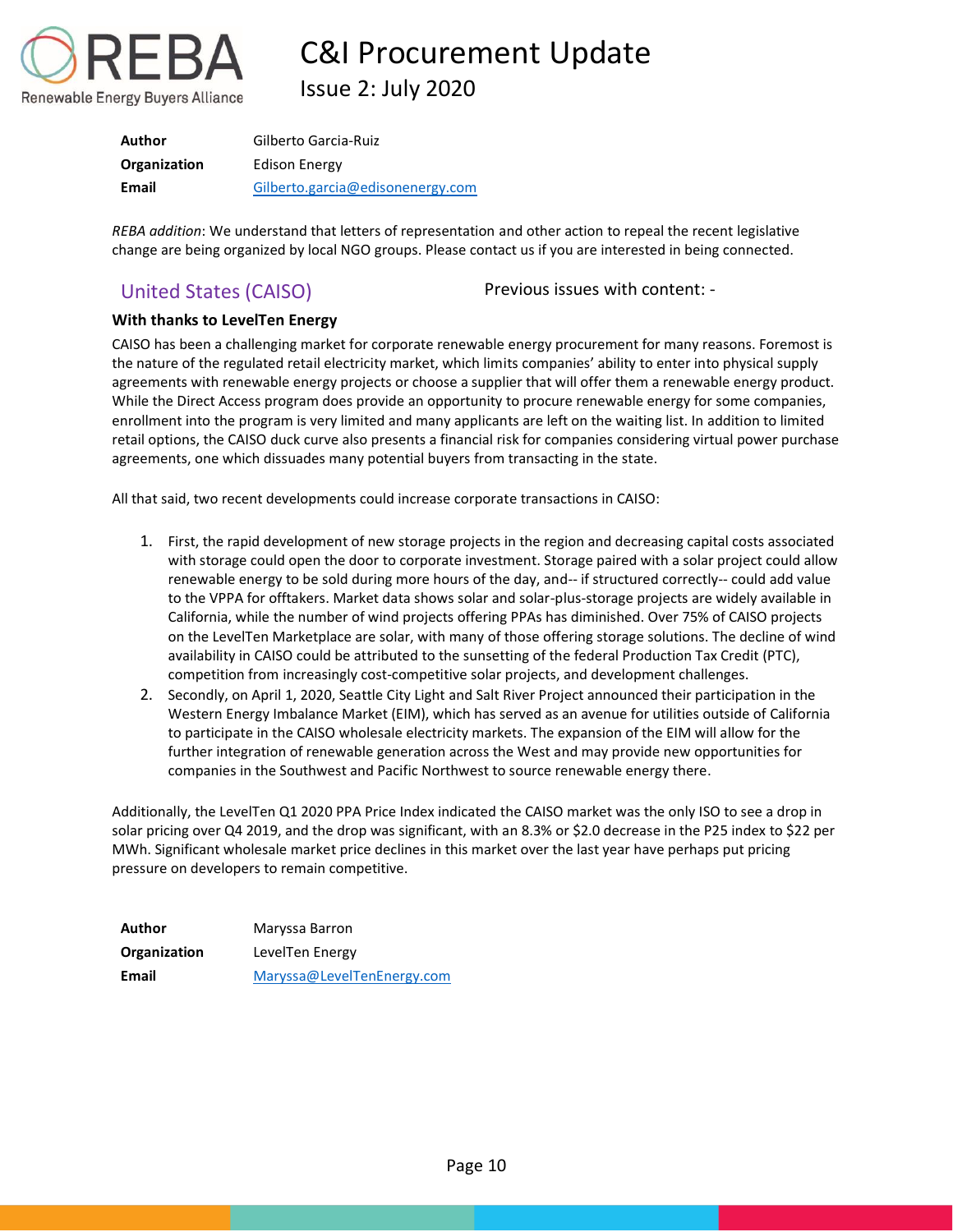

Issue 2: July 2020

Renewable Energy Buyers Alliance

<span id="page-11-0"></span>United States (ERCOT) Previous issues with content:  $1/2$ 

### **With thanks to CustomerFirst Renewables**

Buyers interested in procuring renewable energy in the largest C&I procurement market in the world should note three trends when assessing project options:

- 1. In the past several months, the best PPA pricing has increased by \$0.50-\$1.00/MWh, driven by the competitive pressures of a growing number of active PPA buyers and bank hedges from financial institutions
- 2. Significant market penetration of low-cost renewable energy continues to alter the locational and market risks, and care should be taken to understand project specifics
- 3. Due to the geographic distribution of new RE generation relative to load centers, "blowout" events have become more frequent in ERCOT. A basis "blowout" event occurs when the VPPA settlement hub price is significantly higher than the locational marginal price where project generation is sold into the grid. To avoid losses from basis "blowout" events, project owners often rely on economic curtailment at the expense of buyer revenues. When pursuing an ERCOT VPPA, it is crucial that buyers understand and negotiate how a project will treat basis "blowout" events.

| Author       | Will Elmore                         |  |
|--------------|-------------------------------------|--|
| Organization | CustomerFirst Renewables            |  |
| Email        | welmore@customerfirstrenewables.com |  |

<span id="page-11-1"></span>United States (MISO) Previous issues with content:  $\mathbf{1}$ 

### **With thanks to Edison Energy**

MISO is a market with diverse geography and varied project development regulations. The ISO spans eleven U.S. states and one Canadian province, giving it one of the largest footprints of the U.S. wholesale markets. Buyers seeking renewable energy projects in MISO should be aware of how geographic differences can affect PPA pricing and forecasted project economics. As reported in the [Edison Energy Renewables Market Update Q2 2020,](https://www.edisonenergy.com/our-perspective/edison-energy-renewables-market-update-q2-2020/) MISO project inventory is growing fastest in the southern region. New-build solar projects located in southern MISO states, such as Arkansas, Louisiana, and Mississippi, were able to leverage stronger solar resources and fewer permitting hurdles to price at a discount to solar projects in Illinois or Indiana.

When considering projects marketed in the first half of this year, the forecasted economics of Arkansas and Louisiana solar projects were outcompeting solar and wind projects farther north. While MISO South solar projects have shown an economic advantage, it is critical to also evaluate projects' remaining development risks, and evolving views of wholesale power markets. Interconnection remains a slow process for renewable energy projects, and depressed market prices are expected in the next few years, as markets recover from decreased demand during stay-at-home orders and economic recession. For corporate buyers willing to navigate these difficulties, southern MISO solar projects present an interesting opportunity for potential buyers.

| Author       | Mary Kate Francis                 |  |
|--------------|-----------------------------------|--|
| Organization | Edison Energy                     |  |
| Email        | Marykate.francis@edisonenergy.com |  |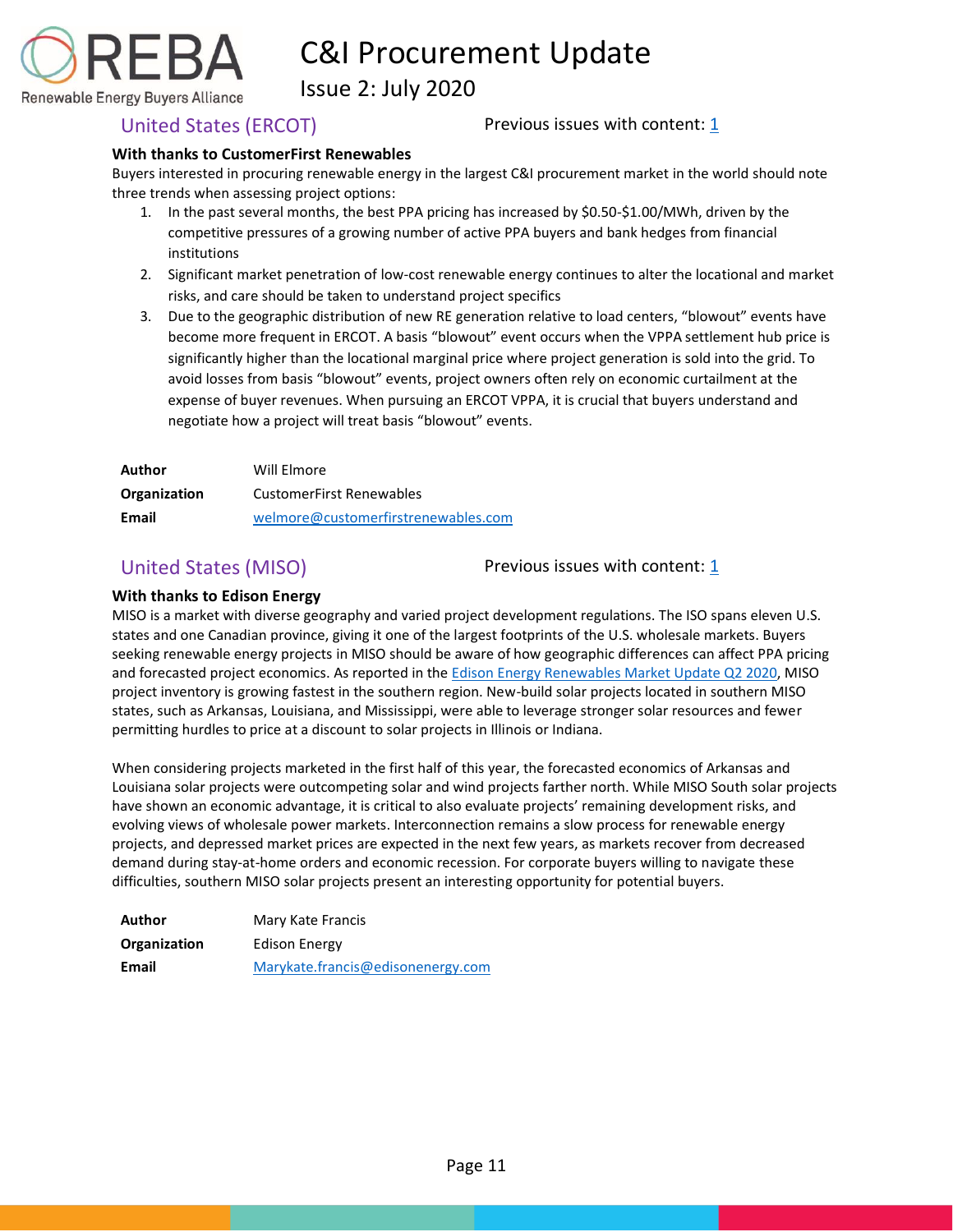

Issue 2: July 2020

<span id="page-12-0"></span>United States (PJM)  $\qquad \qquad$  Previous issues with content:  $\frac{1}{1}$ 

### **With thanks to Schneider Electric**

The historically strong PJM market retains strong corporate demand but faces significant regulatory uncertainty due to the FERC ruling passed in December 2019. The ruling established a Minimum Offer Price Rule (MOPR) that requires new-build renewables that receive state-level subsidies (e.g., compliance REC market revenues, tax exemptions/credits) to bid into the capacity market at such high prices that they are not likely to realize any revenue. In response, developers have had to raise project PPA price bids to cover the loss of the capacity revenue or the subsidies beyond what is economically viable for most corporates' economic risk tolerance. As a result of the MOPR, few projects are available for corporate procurement as most projects are stalled.

In March 2020, PJM submitted its compliance filing to FERC and outlined how it intends to implement the MOPR, which, if approved by FERC, could significantly reduce the blow to new-build renewable projects through a clarification that voluntary transactions (bilateral developer – corporation) are exempted from MOPR.

In April 2020, FERC stated they won't entertain the PJM approach and numerous lawsuits were subsequently filed, including by the public utility commissions of New Jersey, Maryland, and Illinois. In addition, Maryland, New Jersey, and Illinois launched formal investigations into the possibility of exiting PJM's capacity market. The departure of utilities in any of these states would have a profound effect on the market dynamics of PJM's capacity market.

FERC is expected to formally respond to PJM's compliance filing in July or August 2020 and there is immense pressure to resolve the matter and resume PJM's capacity auctions. Buyers are encouraged to stay current on the developments and how this might impact specific projects under consideration and the pool of available projects at large.

| Author       | Frin Decker        |  |  |
|--------------|--------------------|--|--|
| Organization | Schneider Electric |  |  |
| Email        | erin.decker@se.com |  |  |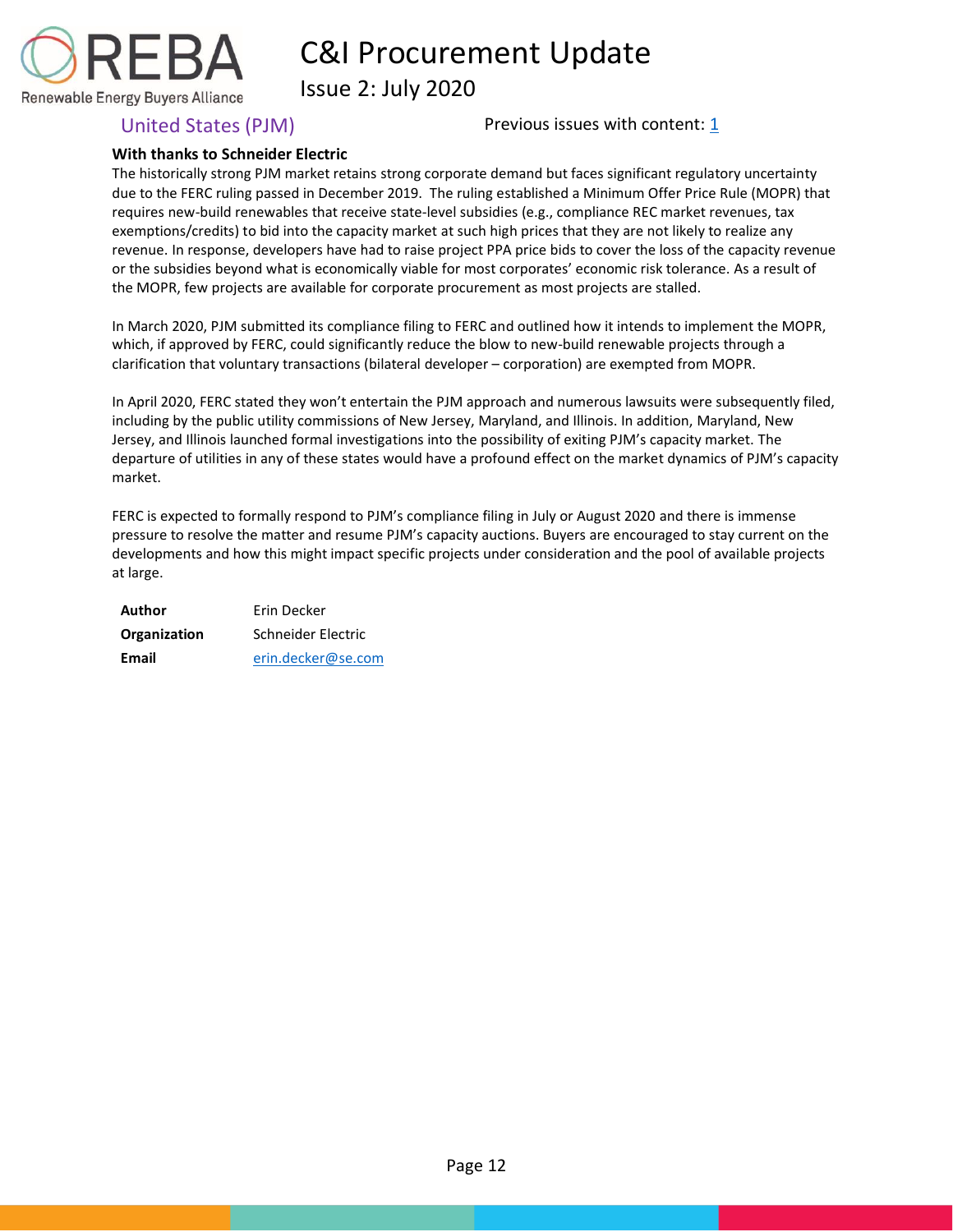

Issue 2: July 2020

# <span id="page-13-0"></span>South America

<span id="page-13-1"></span>**Brazil Brazil Brazil Previous issues with content: [1](https://reba2019dev.wpengine.com/wp-content/uploads/2020/02/REBA-CI-Procurement-Update_Feb-2020-1.pdf)** 

### **With thanks to World Business Council for Sustainable Development (WBCSD)**

An ongoing review of the Brazil's electricity regulation aims to introduce improvements such as cost reduction, rationalization of subsidies, robust pricing, and efficient incentives to drive investments in the electricity sector. Key changes that will impact the renewable energy market include hourly pricing, separation of capacity and electricity, and the possible removal of transmission and distribution subsidies for renewable energy sources.

In March 2020, the Brazil Corporate Renewable PPA Forum, led by [WBCSD](https://nam10.safelinks.protection.outlook.com/?url=https%3A%2F%2Fwww.wbcsd.org%2F&data=02%7C01%7Ckkerr%40rebuyers.org%7C015c4892eaf847ab50b508d7f843cc5a%7C85e98bb78ec64977a794ffb1ede0f3df%7C1%7C1%7C637250842406028064&sdata=gNkdX93npjKs1V03uRmB%2FZAwCP80AlQBHrFKXE77QXI%3D&reserved=0) an[d CEBDS,](https://nam10.safelinks.protection.outlook.com/?url=https%3A%2F%2Fcebds.org%2F&data=02%7C01%7Ckkerr%40rebuyers.org%7C015c4892eaf847ab50b508d7f843cc5a%7C85e98bb78ec64977a794ffb1ede0f3df%7C1%7C1%7C637250842406028064&sdata=mKHY6MEIcIuwbywDPEt0aZE5KvVSYHta9l1pcWopcfg%3D&reserved=0) published a practitioners guide to corporate renewable PPAs in Brazil[: Guia para Power Purchase Agreements \(PPAs\) corporativos de](https://nam10.safelinks.protection.outlook.com/?url=https%3A%2F%2Fwww.wbcsd.org%2FPrograms%2FClimate-and-Energy%2FEnergy%2FREscale%2FResources%2FGuide-to-Corporate-Renewable-Power-Purchase-Agreements-PPAs-in-Brazil&data=02%7C01%7Ckkerr%40rebuyers.org%7C015c4892eaf847ab50b508d7f843cc5a%7C85e98bb78ec64977a794ffb1ede0f3df%7C1%7C1%7C637250842406038061&sdata=eSzwqi1rGdeuPv%2BVT%2FL0N844CZpdfLjaMGlvE7PMNjc%3D&reserved=0)  [energia renovável no Brasil](https://nam10.safelinks.protection.outlook.com/?url=https%3A%2F%2Fwww.wbcsd.org%2FPrograms%2FClimate-and-Energy%2FEnergy%2FREscale%2FResources%2FGuide-to-Corporate-Renewable-Power-Purchase-Agreements-PPAs-in-Brazil&data=02%7C01%7Ckkerr%40rebuyers.org%7C015c4892eaf847ab50b508d7f843cc5a%7C85e98bb78ec64977a794ffb1ede0f3df%7C1%7C1%7C637250842406038061&sdata=eSzwqi1rGdeuPv%2BVT%2FL0N844CZpdfLjaMGlvE7PMNjc%3D&reserved=0) (in Portuguese with an English summary). The report provides guidance to corporate buyers on the opportunities and risks that PPAs can offer in Brazil, plus details on regulation (including details on the potential changes outlined above) and trends relating to corporate renewable sourcing.

A list of publicly announced corporate renewable PPAs in Brazil is shown below:



Examples of corporate renewable PPAs in Brazil

Source[: Guia para Power Purchase Agreements \(PPAs\) corporativos de energia renovável no Brasil,](https://nam10.safelinks.protection.outlook.com/?url=https%3A%2F%2Fwww.wbcsd.org%2FPrograms%2FClimate-and-Energy%2FEnergy%2FREscale%2FResources%2FGuide-to-Corporate-Renewable-Power-Purchase-Agreements-PPAs-in-Brazil&data=02%7C01%7Ckkerr%40rebuyers.org%7C015c4892eaf847ab50b508d7f843cc5a%7C85e98bb78ec64977a794ffb1ede0f3df%7C1%7C1%7C637250842406048056&sdata=EZaS2x4cIFFFB49wyiZ1uWuNehduOot3Sak87WLi0kg%3D&reserved=0) WBCSD, March 2020.

| Author       | Lucy Hunt                                                  |
|--------------|------------------------------------------------------------|
| Organization | World Business Council for Sustainable Development (WBCSD) |
| Email        | Hunt@wbcsd.org                                             |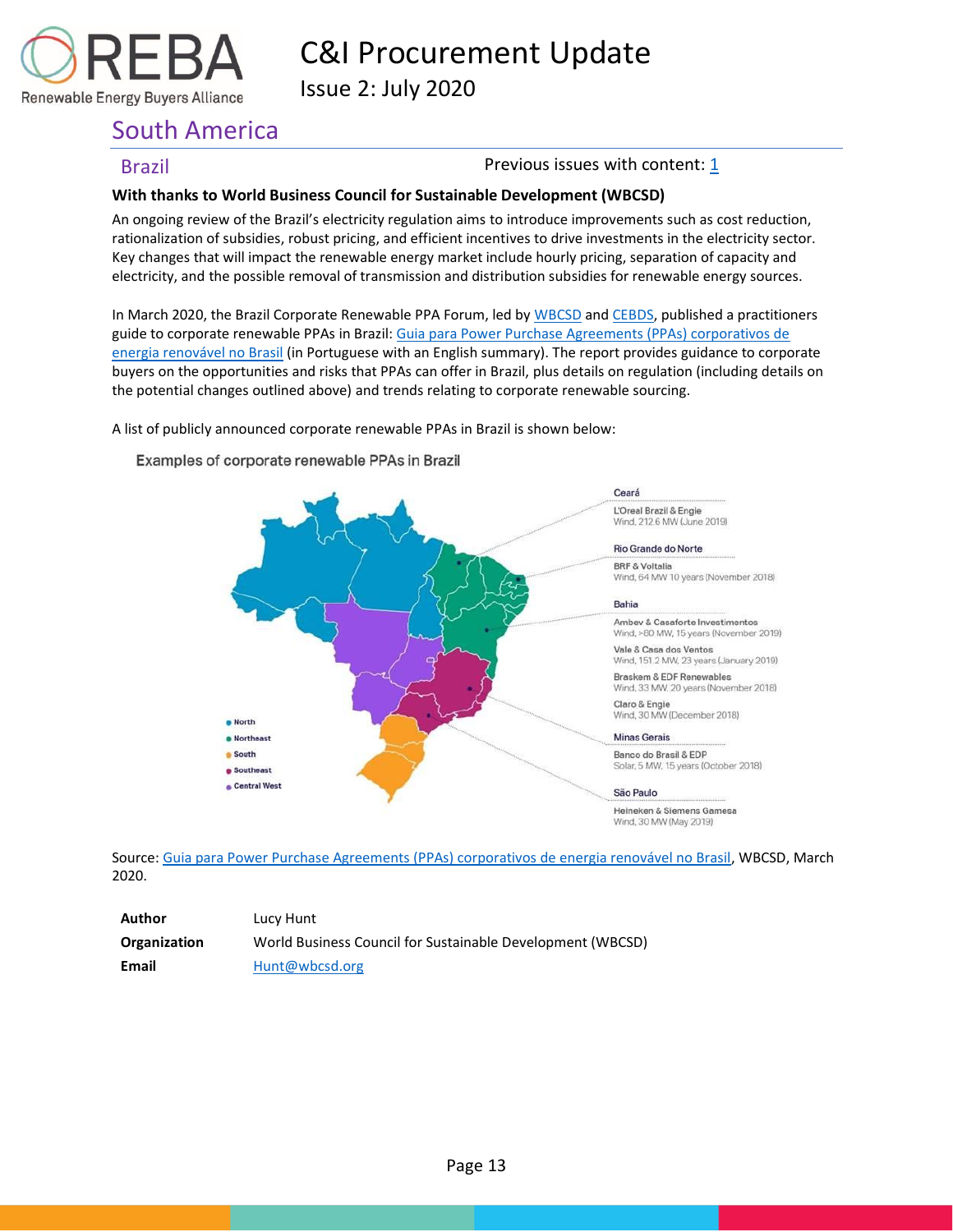

Issue 2: July 2020

<span id="page-14-0"></span>Colombia **Previous issues with content:** [1](https://reba2019dev.wpengine.com/wp-content/uploads/2020/02/REBA-CI-Procurement-Update_Feb-2020-1.pdf)

### **With thanks to Clean Energy Investment Accelerator (CEIA)**

Following a recent virtual dialogue and working with a plethora of stakeholders, corporates are invited to email [info@cleanenergyinvest.org](mailto:info@cleanenergyinvest.org) to receive a digital copy of a Renewable Energy Corporate Procurement Guidebook for Colombia in the coming months. Drawing upon market studies, industry data, and first-hand experience in the Colombian renewable energy procurement sector, the guidebook will be a resource for C&I customers seeking to understand their renewable energy options in Colombia, and will offer an overview of three major procurement models currently available to businesses.

CEIA is currently assessing opportunities to support an off-site, aggregated renewable energy procurement in Colombia. Please contact Bethany Speer at [Bethany.speer@nrel.gov](mailto:Bethany.speer@nrel.gov) if your company is interested in exploring potential participation.

| Author       | <b>Bethany Speer</b>                       |
|--------------|--------------------------------------------|
| Organization | Clean Energy Investment Accelerator (CEIA) |
| Email        | Bethany.Speer@nrel.gov                     |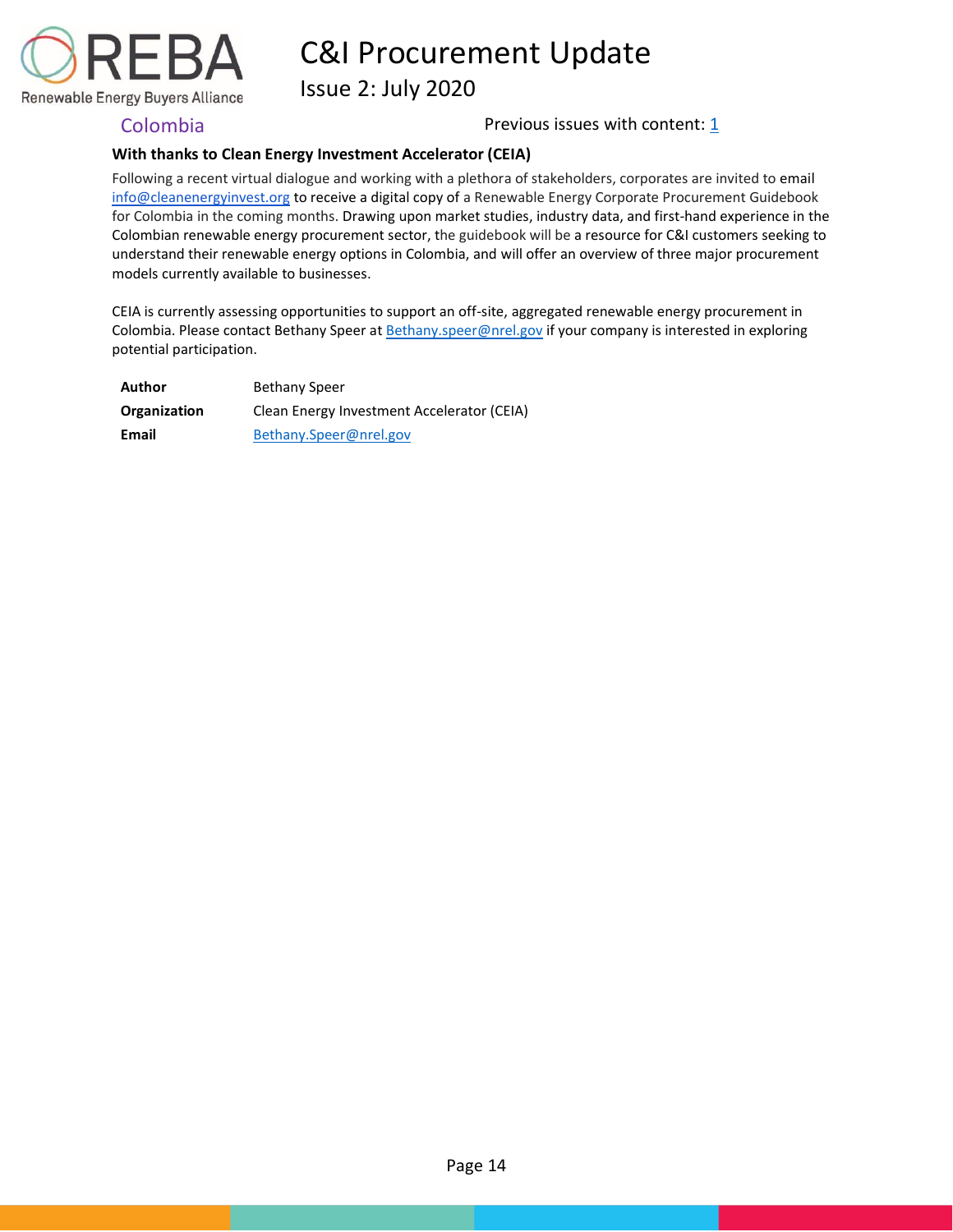

[supplychain@rebuyers.org](mailto:supplychain@rebuyers.org)

# C&I Procurement Update

Issue 2: July 2020

**Contact us and upcoming events** 

To provide feedback and/or questions, please contact:

## About REBA

A community of energy buyers accelerating the zero-carbon energy future—greening the grid for all

### **[Learn more about REBA](https://rebuyers.org/)**

| <b>Dates</b>            | the company's company's<br>Event                                       | Location               |
|-------------------------|------------------------------------------------------------------------|------------------------|
|                         |                                                                        |                        |
| September 21 - 27, 2020 | <b>Climate Week NYC and RE100 Global Members Forum</b>                 | Virtual                |
| October 14 - 17, 2020   | 3rd RE-INVEST to explore innovations for sustainable energy transition | New Delhi, India       |
| October 27 - 29, 2020   | REBA Fall 2020 and Verge 20                                            | Virtual                |
| December 9 -11, 2020    | RE-Source 2020                                                         | Amsterdam, Netherlands |
|                         |                                                                        |                        |
|                         |                                                                        |                        |
|                         |                                                                        |                        |
|                         |                                                                        |                        |
|                         |                                                                        |                        |
|                         |                                                                        |                        |
|                         |                                                                        |                        |
|                         |                                                                        |                        |
|                         |                                                                        |                        |
|                         |                                                                        |                        |
|                         |                                                                        |                        |
|                         |                                                                        |                        |
|                         |                                                                        |                        |
|                         |                                                                        |                        |
|                         |                                                                        |                        |
|                         |                                                                        |                        |
|                         |                                                                        |                        |
|                         |                                                                        |                        |

# Upcoming NGO-hosted events